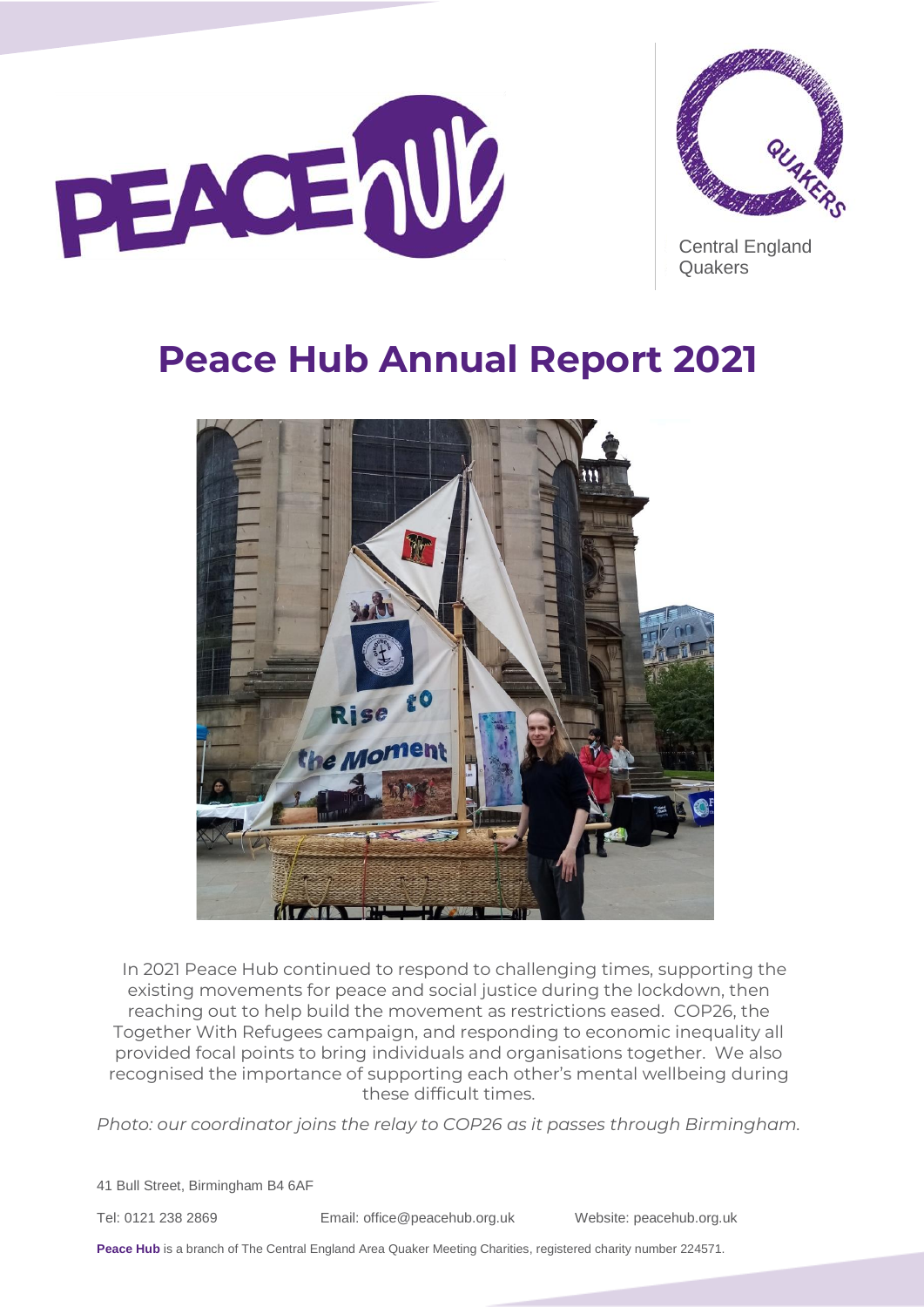# **About Peace Hub**

## **What is Peace Hub?**

Peace Hub is a friendly, café-style space in central Birmingham, focussed on peace & justice. It is a semi-autonomous branch of Central England Quakers, or CEQ, (registered charity number 224571), with its own management committee, budget and bank account. The building is owned by CEQ, with the top two floors sub-let to Peacemakers (West Midlands Quaker Peace Education Project).

The organisation acts as a Hub for peace & social justice activity in the city, connecting members of the public, activists, faith groups and NGOs with each other, via three main strands:

- 1. Normally, our drop-in space is open to the public three days a week, to spread awareness and encourage action around a series of peace & justice themes. In early 2021 much of this work moved online.
- 2. We offer office support and expertise to voluntary and faith groups working for peace & social justice, to multiply their impact.
- 3. We work with local and national NGOs to deliver joint workshops and engage a wider audience in campaigns for peace & social justice.

Peace Hub aims to engage members of the public of all faiths and none. As a Quaker organisation our commitment to peace & social justice (and the various themes) springs from our faith, and we are happy to discuss this with any of our visitors who are interested.

## **Vision Statement**

## As Quakers we are called to act for Peace and Justice. Peace Hub seeks to provide a centre from which an inclusive community is inspired to take up this call.

We aim for Peace Hub to become a Quaker-led service to the public that people of all faiths and none in Birmingham and the Midlands are glad to have. We hope that Peace Hub will become a place to which people naturally come when wanting to act for peace and justice, and provide a base for networks of peace-makers.

## **Aim & Objectives**

Aim: A centre from which a diverse community in Central England is inspired to act for peace and justice.

#### Objectives:

We seek to meet this aim using a rolling programme of peace and justice themes, through which we:

- Inform the public on a wide range of peace and justice issues
- Stimulate dialogue with the local community about peace and justice
- Offer hope though positive examples of peace-making and justice-building
- Encourage people to act for peace by
	- o Advocating for local, national and international structures that support peace and justice - as Quakers say: 'speaking truth to power'
	- o Showing solidarity with peace-makers and justice-builders

We further support our aim through ongoing activities:

- Supporting community & interfaith cohesion
- Encouraging people to make peace in their own lives
- Upholding activists and groups working for peace and justice
- Explaining why Quakers as a community are called to act for peace and justice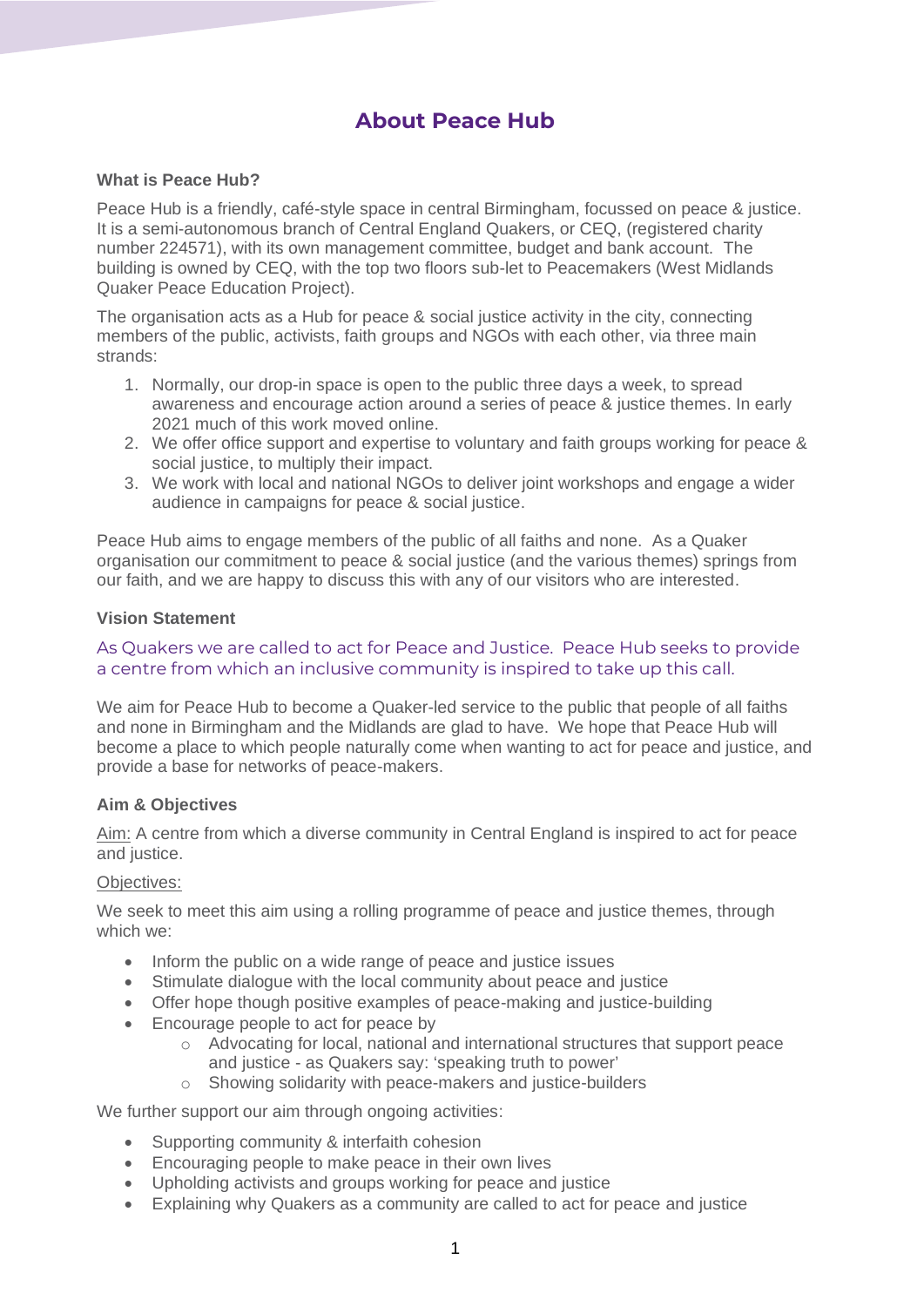# **Work & Witness at the Hub**

One of Peace Hub's core strands of work uses a rolling programme of peace and social justice themes to engage the public and encourage them to take action. For the duration of each theme, there is a display at the Hub highlighting relevant information and posing stimulating questions, along with a simple action that people can take part in, as well as corresponding articles on our website and social media. For the first part of the year, we had to work entirely in the online space, and the term 'visitors' below refers to online visitors to our website, social media accounts and Zoom events, as well as in-person visitors during the periods that we could safely open. From May when we were able to reopen, our coordinator had friendly conversations with those who dropped in about the theme and how people can get involved.

In 2021 we fully adopted our new strapline: **Encouraging Action for Peace**, including displaying this on our revamped shop sign, and sharing through our online presence. We adopted this new subheading, replacing 'Quaker Peace & Justice Centre' for three reasons:



*The new sign in place*

- 1. To highlight the action that takes place at the Hub, rather than describe the building;
- 2. To make it clear that everyone is welcome, not just Quakers. There is still the Quaker 'Q' on our sign, and we are happy to let people know about Quakers, but action for peace is our core concern;
- 3. To avoid confusion between social justice and criminal justice, particularly given our proximity to Birmingham's courts. We continue to talk about 'peace and social justice' in our materials and conversations, where there is more space to provide context.

We ran four peace & social justice themes in 2021, making connections between all of them under our new strapline:

**A Burning Issue** – kept focus on the ongoing climate crisis, and set the scene for action around COP26 later in the year. We continued to work with Friends of the Earth, Footsteps, Jai Jagat and Climate Action Network West Midlands to promote alternatives to incinerating Birmingham's general waste. Online visitors to the Hub also showed solidarity with the Fridays for Future school strikes, which had been forced to move onto social media during this period.

**Speak, Listen, Change** – explored how we could support each other's mental health and wellbeing, as England came out of lockdown. Taking in Mental Health Awareness Week, we built on previous material from Time to Change about holding positive conversations about mental health, and sharing tips to maintain wellbeing. A lot has been done to raise awareness in recent years, and organisations such as Mind are shifting focus towards systemic change; visitors to the Hub supported Mind's campaign for a mental health spokesperson as part of the government's covid recovery programme.

## **Think Global, Act Local, Get Equal** –

highlighted the Build Back Better campaign, aiming to use the recovery from the pandemic to make our economic system fairer and more equitable (by this stage the government had adopted the words, but not the spirit of the campaign). Visitors to the Hub supported New Economics Foundation's campaign for a Living Income, and shared their ideas on what it would mean to have basic economic security for everyone.

**Who We Are** – connected with the Together With Refugees coalition to challenge the Nationalities and Borders Bill.

Visitors to the Hub crafted orange hearts to show solidarity with people seeking safety in the UK – connecting with the messaging developed by refugees themselves.

In collaboration with Birmingham City of Sanctuary we helped create materials to encourage people to write to MPs, calling for amendments to remove some of the more inhumane parts of the bill.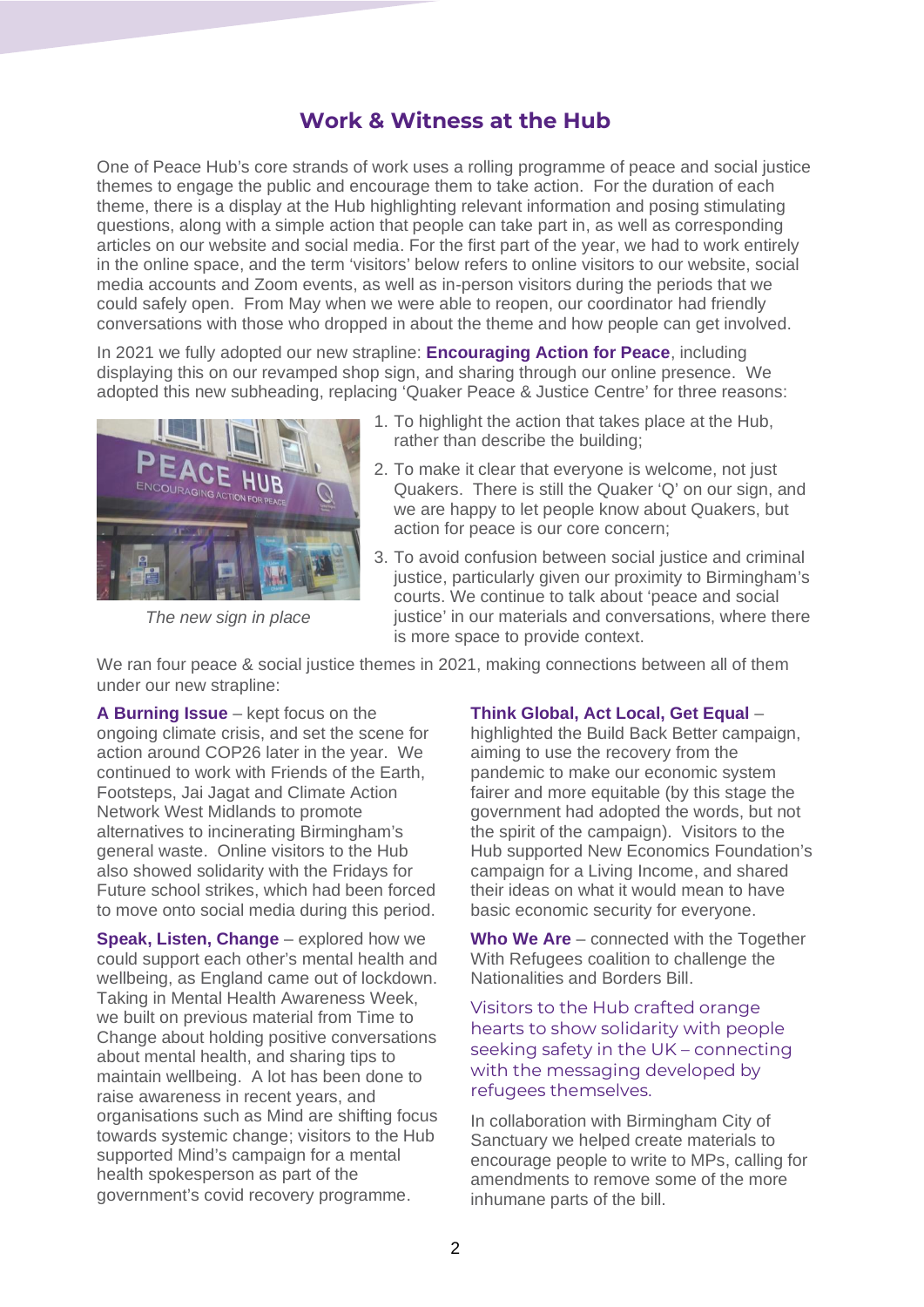# **Partnerships & Reaching Out**

## **Junior Peacemakers**



During the pandemic, Junior Peacemakers workshops at the Hub had to be stopped, as running these with sufficient social distancing and bubbling measures was impossible. However, we have developed a new model of running Junior Peacemakers in schools, working with a whole yeargroup at a time. Although this changes the dynamic of the workshops, it has allowed us to work directly with a much larger group of children, reaching over 580 children across 8 schools.

The sessions have always blended personal & interpersonal peace skills with critical thinking about peace & justice issues in the world.

After the lockdowns, children needed to readjust to working in school alongside their peers, so for 2021 the balance shifted a little towards the former. However, we still engaged children in thinking about climate justice (*see photo*) and mental wellbeing, linking in with two of our themes for the year.

### **Footsteps (Faiths for a Low Carbon Future)**

The interfaith climate network held several outdoor events on faith and the environment, for which we helped to organise and promote. As restrictions eased these provided a welcome opportunity for participants to share our passion for the cause as well as to reconnect with nature, with over 50 people joining in total. Combined with online events connected to the international Greenfaith organisation, this helped to network the movement in the build up to the COP26 UN climate summit which was the focus of much climate activism in 2021.

## **Build Back Better, Jai Jagat and the Loving Earth Poetry & Textiles projects**

Our coordinator joined the Build Back Better programme run by Quaker Peace and Social Witness, connecting with Quakers across Britain working to use the recovery from the pandemic as an opportunity for positive change. We shared skills for developing activist movements and bringing in new people. COP26 was a major concern for many, and became a focus for the autumn.

Building on connections made with young people via Earth Day in 2020, we worked with Jai Jagat to share young people's views on the climate emergency in the lead-up to COP26. Jai Jagat facilitated a poetry workshop, with the resulting poems made available at the Hub. The workshop used the Quaker Loving Earth Textile project as a stimulus, and a selection of textiles conveying people's hopes and fears for the environment were displayed at the Hub in September. The hand-crafted nature of these materials was particularly appealing to passers-by and helped increase visitor numbers in this period.



*Loving Earth textiles on display*

#### **Young Christian Climate Network**

In August, a relay travelling from the G7 summit in Cornwall to COP26 in Glasgow stopped for a week in Birmingham. The relay was organised by Young Christian Climate Network, and brought together a number of faith-based and secular groups concerned about the climate. We helped to facilitate an event sending a message from the relay to Birmingham politicians, and joined events engaging the public, using the prop boat (*see front cover*) that the relay was bringing with them. In total over 80 people actively joined these events, with many more members of the public stopping by for discussions about what COP26 is, and why it was important.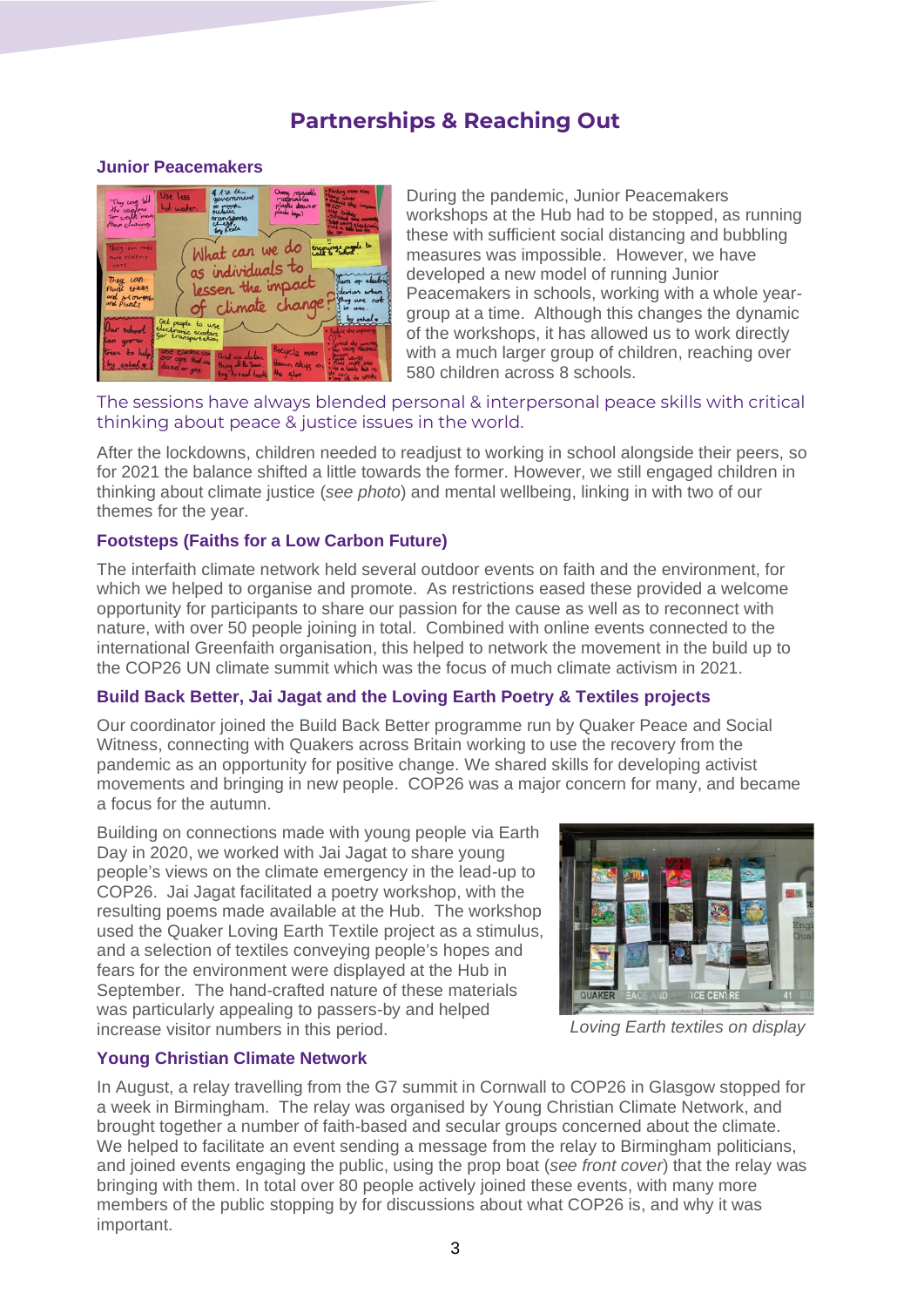#### **COP26 Coalition**



*Our coordinator at the march*

The COP26 Coalition brought together a broad range of groups concerned about the climate to organise a march through Birmingham during COP26. At Peace Hub we worked with the coalition to help mobilise people to join the march, particularly focussing on bringing in people outside the usual sphere of activism, and over 3000 people joined on the day. As part of this we worked closely with Footsteps to help welcome people of different faiths to the march, and reassure those for whom this was a new experience that the event would be safe and inclusive. There was a particular focus on climate justice, and an ongoing climate justice coalition has formed out of this work.

#### **Quaker Roots**

We supported Quaker Roots to take action against the DSEI arms fair in London, helping to facilitate events hearing from people in Yemen and Columbia affected by the arms trade in the lead-up to the event. Although covid meant that the demonstration was smaller than in 2019, we shared powerful faith-based witness outside the arms fair, that brought the testimony of a Yemeni mother and activist to arms-dealers and campaigners alike.

#### **CEQ Peace Committee and Amnesty International**

In the summer, we worked with Central England Quakers Peace Committee to mark the 70<sup>th</sup> anniversary of the UN Refugee Convention. 45 people joined to explore the relevance of the treaty today, flagging concerns that the Nationalities and Borders Bill could contravene the spirt and letter of this international law. We similarly worked with local Amnesty International groups, helping to host online events hearing from refugee organisations, as part of the regional Festival of Social Justice.

## **Birmingham City of Sanctuary and Together With Refugees**



By the autumn, refugee organisations had brought their concerns about the bill together, under the banner Together With Refugees (TWR). As well as collaborating on the Who We Are theme, we helped Birmingham City of Sanctuary to develop posters (*see image*), leaflets and action cards, using the messaging and orange heart symbol created by TWR.

# **Stay in Touch**

We welcome feedback, suggestions and opportunities for collaboration from our stakeholders. Please feel free to contact our coordinator, Peter Doubtfire:

Peace Hub 41 Bull St, Birmingham, B4 6AF

office@peacehub.org.uk 0121 238 2869 @QuakerPeaceHub (Facebook & Twitter)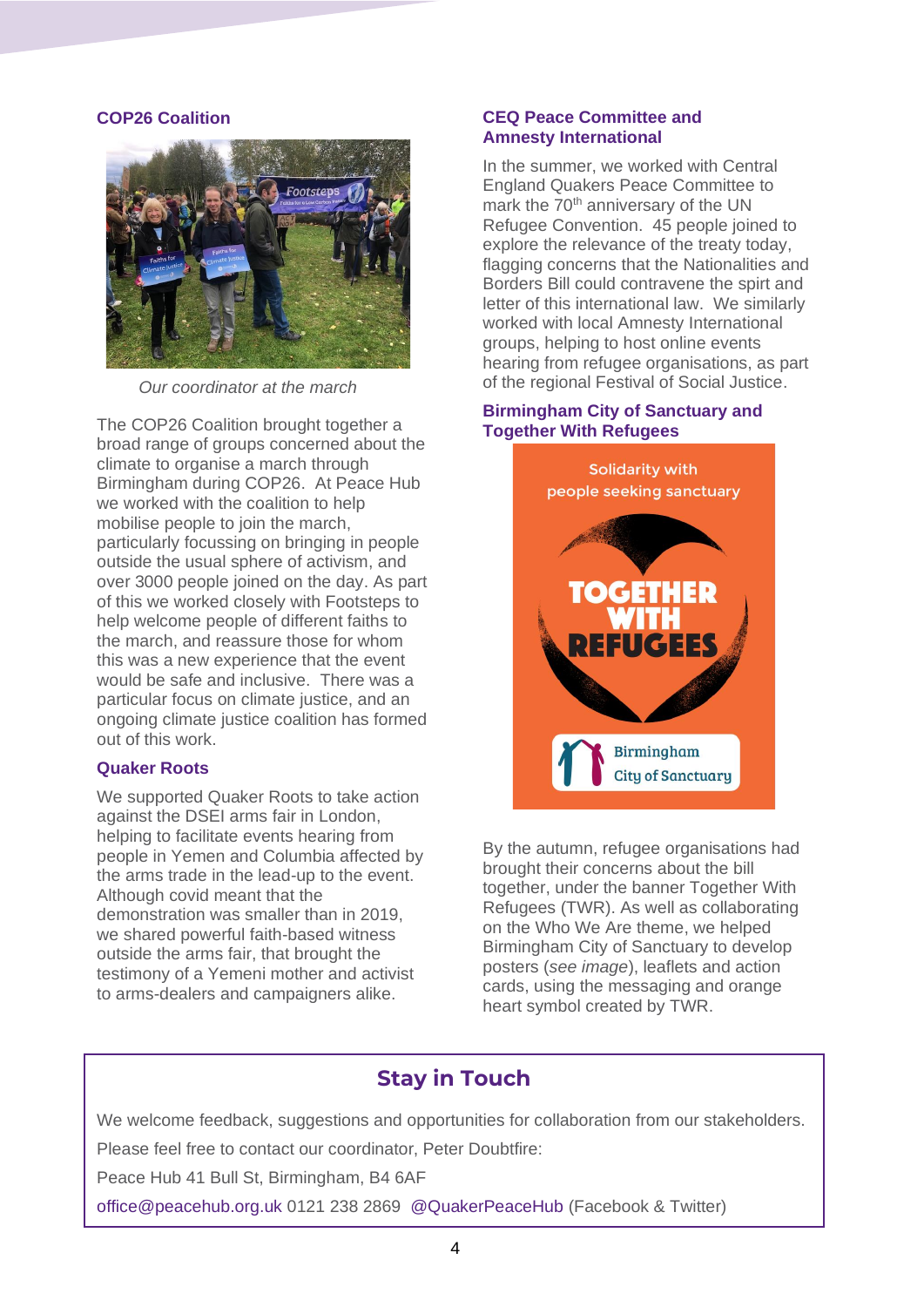# **Measuring Impact**

# **580**

**350**

# **3000**

children joining Junior Peacemakers

adults joining partnership events

people joining the COP26 march for climate justice

At the start of the year Peace Hub had to once again close its doors to the public, due to a strict lockdown in England. Most of our work moved online with our website and social media accounts offering information on the themes and how people could get involved. This lockdown was perhaps the toughest period of the pandemic for engagement, as both the sense across society of being 'all in it together', and the novelty of online events had worn off. Our focus on the climate emergency at the start of the year helped to build connections with groups and individuals already interested in this area. We particularly made connections through Footsteps, which helped lay the groundwork for action around COP26 later in the year that brought in new people. Our theme on mental wellbeing in the spring was timely as people adjusted to the easing of restrictions and differing approaches to risk.

We were able to reopen in May, with measures in place. Although these meant that the atmosphere of the Hub had to be somewhat sterilised, there was still interest from many of our regulars, who appreciated the opportunity to have a faceto-face conversation. Visitor numbers built up throughout the summer and into the autumn, when more passers-by began to drop in and engage with our themes. The ever-changing tram works on Bull St were a mixed blessing – for periods when trams terminated at the stop opposite the Hub, we had an increased number of walk-in visitors, but at other times the works restricted footfall on the street.



*The changing face of Bull St*

### Our visitor engagement peaked in the autumn, with two themes that chimed with people's concerns.

Visitors were more aware of inequalities exacerbated by the pandemic, and there was a clear desire to build back better (although there is some cynicism about that wording after its cooption by the government). We helped provide a listening ear to people's fears and concerns, and opportunities to turn these into action: signposting services that provide practical support, gathering feedback for the Living Income campaign, and making connections to the climate justice work that was building around COP26.

The Together With Refugees campaign provided one of the best experiences of joined-up campaigning that we have been part of. Significant thought had already gone into how best to communicate with the public, using shared wording and imagery across over 400 organisations. This reduced the resources needed to develop materials, and freed up more energy for making connections across groups to boost our collective impact.

We received over 3000 visitors to our website in 2021, the highest numbers since we launched the site in 2015. Our 'Get Involved' and 'Take Action' pages received the most hits (other than the homepage), and individual posts with links to online actions also ranked highly, indicating that visitors were using the site to get involved in peace work. Twitter and Facebook posts sharing information about our themes and encouraging action were seen 12000 times.





Social media reach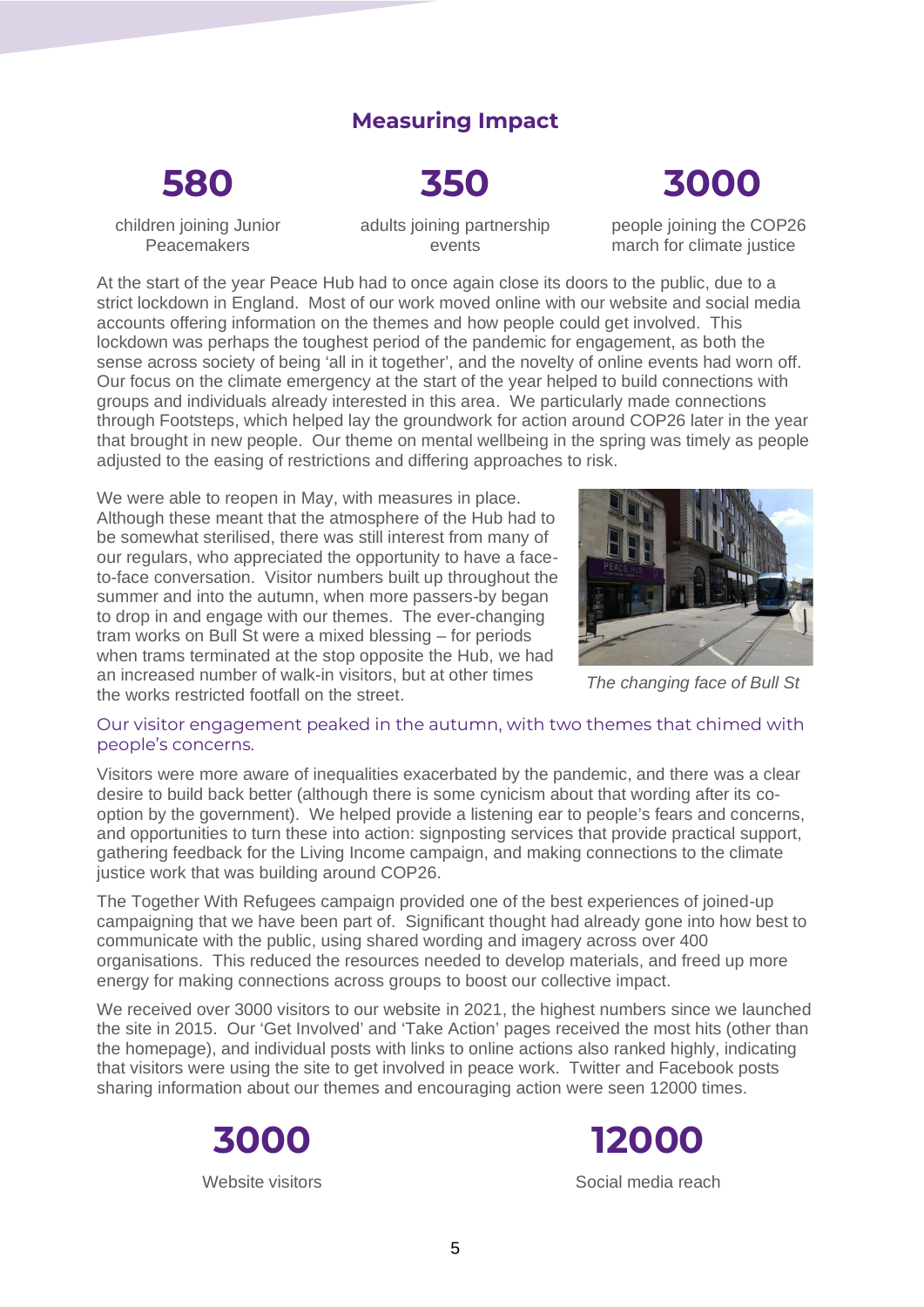# **CEQ Peace Hub Accounts for 2021**

We would like to thank all our donors (individuals, Quaker Meetings and trusts) whose support allows our work for peace & social justice to happen. Please see the back page for details of how to continue to support this work in 2022.

 $\overline{c}$   $\overline{c}$ 

|                                           | 2021   | 2020   |
|-------------------------------------------|--------|--------|
| <b>INCOME</b>                             |        |        |
| Peacemakers rent                          | 7,020  | 7,020  |
| Donations from individuals                | 3,467  | 3,218  |
| Donations from Local Meetings/Branches    | 2,552  | 3,600  |
| Legacy (Pam Williams)                     |        | 2,834  |
| <b>Grants from Trusts</b>                 | 5,000  | 4,000  |
| Grants from CEQ Area Meeting              | 5,000  | 6,000  |
| Grant from B'ham City Council (COVID-19)  |        | 2,000  |
| Income from room hire                     | 800    | 20     |
| Recharges for consultancy work            | 656    | 857    |
| <b>TOTAL INCOME</b>                       | 24,495 | 29,549 |
| <b>EXPENDITURE</b>                        |        |        |
| Salary                                    | 15,635 | 15,405 |
| <b>Activities</b>                         |        |        |
| Workshops                                 |        |        |
| Marketing materials & outreach            | 48     | 79     |
| <b>Support costs</b>                      |        |        |
| <b>Birmingham City Council Rates</b>      | 293    | 381    |
| Utilities, cleaning, maintenance          | 3,368  | 4,190  |
| Insurance                                 | 709    | 613    |
| Sundry administrative expenses            | 640    | 563    |
| <b>TOTAL EXPENDITURE</b>                  | 20,693 | 21,231 |
|                                           |        |        |
| <b>Surplus of income over expenditure</b> | 3,802  | 8,318  |
| Fund balance brought forward 1 Jan        | 15,102 | 6,784  |
| Fund balance carried forward 31 Dec       | 18,904 | 15,102 |
|                                           |        |        |
| <b>BALANCE SHEET</b><br><b>Debtors</b>    | 43     |        |
|                                           |        |        |
| Cash at Bank                              | 18,861 | 15,102 |
| <b>NET ASSETS</b>                         | 18,904 | 15,102 |

Peace Hub has a reserves policy which specifies a minimum bank balance of £6,500, to provide protection for cash flow and the coordinator's salary.

Due to the postponing of Junior Peacemakers workshops in 2021 due to the pandemic, for which funds had been received and earmarked, and the receipt, in the last quarter of 2021, of Trust grants of £4,000 for work in 2022, we ended 2021 with a bank balance of over £18,000, £12,000 of which can be carried forward to fund our work in 2022, which will include further Junior Peacemakers workshops.

Income from room hire in 2021 included reimbursement for the use of the Hub as a green room whilst filming took place at Priory Rooms, when the buildings were otherwise not in use.